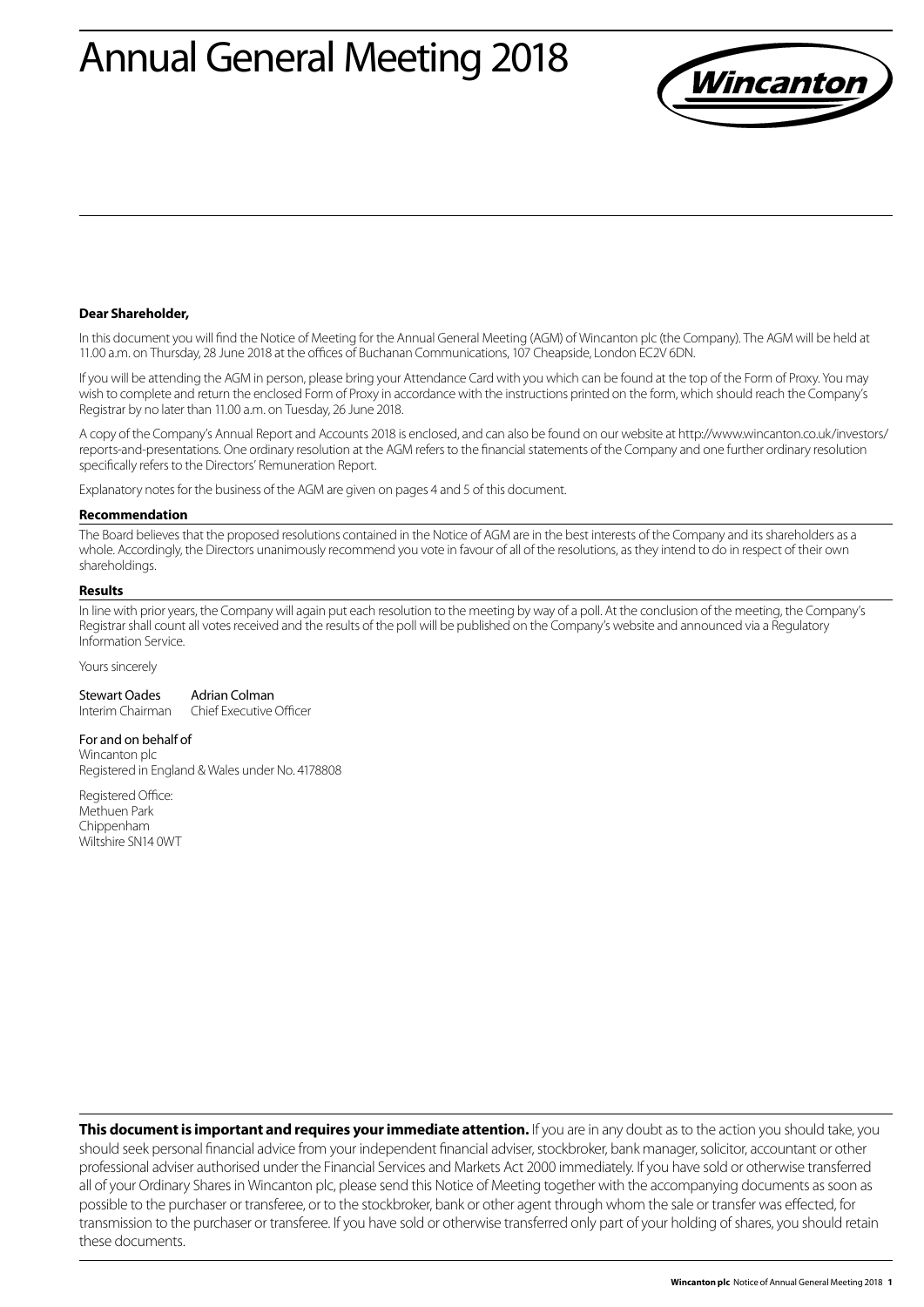# Notice of Annual General Meeting 2018

NOTICE IS HEREBY GIVEN that the seventeenth Annual General Meeting of Wincanton plc (the Company) will be held at the offices of **Buchanan Communications, 107 Cheapside, London EC2V 6DN** at 11.00 a.m. on Thursday, 28 June 2018 in order to consider the following business:

## **ORDINARY BUSINESS**

To consider and, if thought fit, pass as ordinary resolutions:

## **Report and Accounts**

### **Resolution 1**

To receive and, if thought fit, adopt the financial statements and the Reports of the Directors and the Auditor's Report for the year ended 31 March 2018.

## **Directors' Remuneration Report**

### **Resolution 2**

To approve the Annual Report on Remuneration contained within the Directors' Remuneration Report in the Company's Annual Report and Accounts for the financial year ended 31 March 2018.

## **Dividend**

#### **Resolution 3**

To approve the final dividend of 6.63p per Ordinary Share for the year ended 31 March 2018.

## **Re-election of Directors**

#### **Resolution 4**

To re-elect Stewart Oades as a Director of the Company.

## **Resolution 5** To re-elect Adrian Colman as a Director of the Company.

**Resolution 6**

To re-elect Tim Lawlor as a Director of the Company.

#### **Resolution 7**

To re-elect Paul Dean as a Director of the Company.

## **Resolution 8**

To re-elect David Radcliffe as a Director of the Company.

#### **Resolution 9**

To re-elect Martin Sawkins as a Director of the Company.

#### **Director appointed since the last Annual General Meeting**

#### **Resolution 10**

To elect Gill Barr as a Director of the Company.

## **Auditor**

#### **Resolution 11**

To re-appoint KPMG LLP as the Auditor.

#### **Resolution 12**

To authorise the Directors to determine the remuneration of the Auditor.

## **SPECIAL BUSINESS**

## **Donations to political organisations and political expenditure**

### **Resolution 13**

To consider and, if thought fit, pass as an ordinary resolution that:

- **a** the Company and those companies which are UK subsidiaries of the Company be authorised for the purposes of Part 14 of the Companies Act 2006 at any time during the period from the date of the passing of this resolution to the conclusion of the AGM to be held in 2019, or on 30 September 2019, whichever is the earlier:
	- to make donations to political parties and/or independent election candidates; and
	- ii to make donations to political organisations other than political parties; and
	- iii to incur political expenditure;

provided that any such donations and expenditure made by the Company, or by any such subsidiary, shall not exceed in aggregate £25,000;

- **b** all existing authorisations and approvals relating to political donations or expenditure are hereby revoked without prejudice to any donation made or expenditure incurred prior to the date hereof pursuant to such authorisation or approval; and
- **c** words and expressions defined for the purpose of Part 14 of the Companies Act 2006 shall have the same meaning in this resolution.

## **Authority to allot shares**

#### **Resolution 14**

To consider and, if thought fit, pass as an ordinary resolution that the Directors be and are hereby generally and unconditionally authorised pursuant to and in accordance with Section 551 of the Companies Act 2006 to exercise all the powers of the Company to allot shares in the Company and to grant rights to subscribe for, or to convert any security into, shares in the Company:

- **a** up to an aggregate nominal amount equal to £4,151,455; and
- **b** comprising equity securities (as defined in Section 560 (1) of Companies Act 2006) up to a further nominal amount of £4,151,455 in connection with an offer by way of a rights issue:
	- to ordinary shareholders in proportion (as nearly as may be practicable) to their existing holdings; and
	- ii to holders of other equity securities as required by the rights of those securities or as the Directors otherwise consider necessary;

and so that the Directors may impose any limits or restrictions and make any arrangements which they consider necessary or appropriate to deal with treasury shares, fractional entitlements, record dates, legal, regulatory or practical problems in, or under the laws of, any territory or any other matter, such authorities to apply until the earlier of the conclusion of the 2019 AGM and close of business on 30 September 2019, in each case, so that the Company may: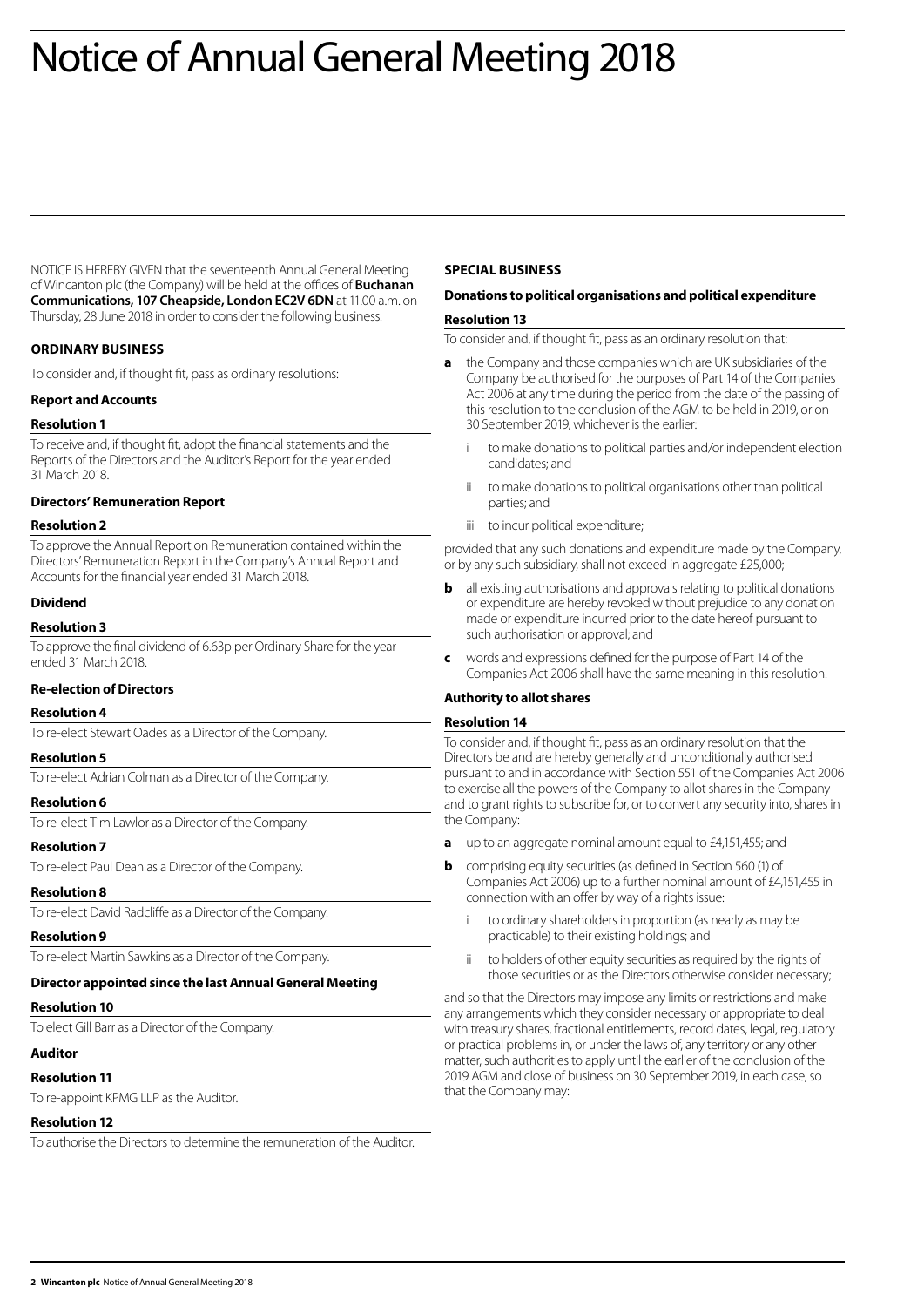- (1) pursuant to the authority granted under paragraph a, make offers and enter into agreements during this period which would or might, require shares to be allotted or rights to subscribe for, or convert securities into shares to be granted after the authority ends and the Directors may allot shares or grant rights to subscribe for, or convert securities into, shares under any such offer or agreement as if the authority had not ended; and
- (2) pursuant to the authority granted under paragraph b, make offers and enter into agreements during this period which would, or might, require equity securities to be allotted after the authority ends and the Directors may allot equity securities under any such offer or agreement as if the authority had not ended.

### **Authority to disapply pre-emption rights**

### **Resolution 15**

To consider and, if thought fit, pass as a special resolution that, subject to the passing of Resolution 14 set out above, the Directors be and are hereby empowered pursuant to section 570 and 573 of the Companies Act 2006 to allot equity securities (as defined in Section 560(1) of the Companies Act 2006) wholly for cash pursuant to the authority conferred by Resolution 14 and/or to sell Ordinary Shares held by the Company as treasury shares for cash as if Section 561(1) of the Companies Act 2006 did not apply to any such allotment or sale, such power to be limited:

- **a** to the allotment of equity securities and sale of treasury shares for cash in connection with an offer of, or invitation to apply for, equity securities (but in the case of the authority granted under paragraph b of Resolution 14 (set out above), by way of rights issue only) to or in favour of (i) ordinary shareholders in proportion (as nearly as may be practicable) to their existing holdings and (ii) holders of other equity securities, as required by the rights of those securities or as the Directors or otherwise consider necessary, and so that the Directors may impose any limits or restrictions and make any arrangements which they consider necessary or appropriate to deal with treasury shares, fractional entitlements, record dates, legal, regulatory or practical problems in, or under the laws of, any territory or any other matter; and
- **b** to the allotment (otherwise than under paragraph (a) of this Resolution) of equity securities or sale of treasury shares up to a nominal amount of £622,718 such power to apply until the earlier of the conclusion of the 2019 AGM and close of business on 30 September 2019 save that during this period the Company may make offers, and enter into agreements, which would, or might, require equity securities to be allotted (and treasury shares to be sold) after the power ends and the Directors may allot equity securities under any such offer or agreement as if the power had not ended.

## **Authority to purchase own shares**

#### **Resolution 16**

To consider and, if thought fit, pass as a special resolution that the Company be generally and unconditionally authorised for the purposes of Section 701 of the Companies Act 2006 to make market purchases (within the meaning of Section 693(4) of the Companies Act 2006) of Ordinary Shares of 10p each in the Company provided that:

- **a** the maximum number of Ordinary Shares authorised to be purchased is 12,454,367;
- **b** the minimum price (exclusive of expenses) which may be paid for each Ordinary Share is 10p;
- **c** the maximum price, exclusive of expenses, which may be paid for each such Ordinary Share is the higher of:
	- an amount equal to 105% of the average of the middle market quotations for an Ordinary Share in the Company as derived from the London Stock Exchange Daily Official List for the five business days immediately preceding the day on which the share is contracted to be purchased; and
	- an amount equal to the higher of the price of the last independent trade of an Ordinary Share and the highest current independent bid for an Ordinary Share as derived from the London Stock Exchange Trading System in each case at the time the purchase is agreed; and
- **d** this authority shall expire at the earlier of the conclusion of the 2019 AGM and close of business on 30 September 2019 (except in relation to a purchase of such shares, the contract for which was concluded before such time and which will or may be executed wholly or partly after such time and the Company may purchase Ordinary Shares pursuant to any such contract as if the power had not ended).

## **Notice of meetings other than annual general meetings**

#### **Resolution 17**

To consider and, if thought fit, pass as a special resolution that a general meeting of the Company other than an annual general meeting may be called on not less than 14 clear days' notice.

By Order of the Board

#### Raj Sharma

Company Secretary

16 May 2018

Wincanton plc Registered in England & Wales under No. 4178808

Registered Office: Methuen Park Chippenham Wiltshire SN14 0WT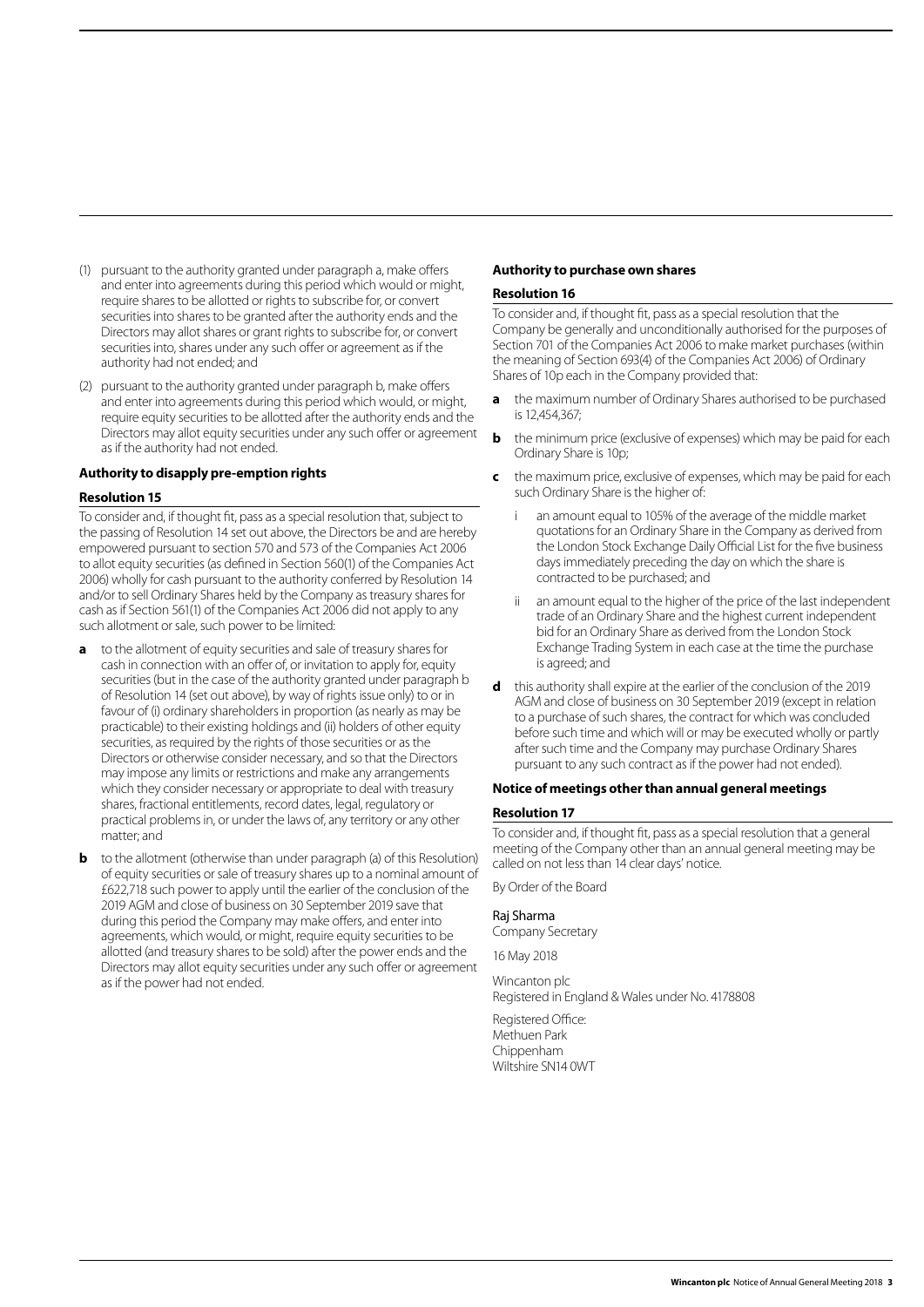## Explanatory notes to the resolutions to be proposed at the Annual General Meeting

Resolutions 1 to 14 will be proposed as ordinary resolutions, which require a simple majority of votes cast in favour to be passed. Resolutions 15 to 17 will be proposed as special resolutions, which require a 75% majority of the votes cast in favour to be passed.

## **Resolution 1: Report and Accounts**

The Directors are required to present their reports, the financial statements and the Auditor's Report at the AGM and shareholders may raise any questions on the Report and Accounts under this resolution.

## **Resolution 2: Annual Report on Remuneration**

The Company is required by law to prepare a Directors' Remuneration Report for each relevant financial year and to seek shareholder approval for that report at the general meeting before which its annual accounts are laid.

The Annual Report on Remuneration, prepared in accordance with the Companies Act 2006 requirement, is set out in full on pages 44 to 51 within the Directors' Remuneration Report in the Annual Report 2018. The Annual Report 2018 can be viewed at www.wincanton.co.uk/investors on the Company's website.

The result of Resolution 2 is advisory only and the Directors' entitlement to remuneration is not conditional upon this resolution being passed.

## **Resolution 3: Final Dividend**

Resolution 3 deals with the declaration of a final dividend. Final dividends must be approved by shareholders but cannot be more than the amount recommended by Directors. If shareholders approve Resolution 3 at the AGM, the final dividend of 6.63p per Ordinary Share will be paid in cash (sterling) on 3 August 2018 to shareholders on the Company's register of members at the close of business on the dividend record date, 6 July 2018.

## **Resolutions 4 to 10 inclusive: Election and Re-election of Directors**

In accordance with the Company's Articles of Association, all Directors are subject to election by shareholders at the first AGM after their appointment, and to re-election thereafter at intervals of no more than three years. The Board made the decision to fully comply with the UK Corporate Governance Code and therefore put all Directors up for election/ re-election annually. The Company is not required to comply with this provision in the UK Corporate Governance Code, however the Board believe it is best practice to do so.

The Board, its Committees and the individual Directors participate in an annual performance evaluation. In January 2017 an external review of the Board's performance was conducted. Prior to his sudden and unexpected death, Steve Marshall (the former Chairman) was leading the Board's internal evaluation process. As a result of his death, the evaluation process has been delayed in part whilst a permanent successor to the role of Chairman is appointed.

The Board continued to make incremental progress on one of the recommendations from the 2017 external review of the Board's performance to enhance its retail and ecommerce knowledge to develop the Company's strategy in this key area of growth. The Board is pleased to have appointed Gill Barr whose experience is detailed at page 33 of the Annual Report and Accounts 2018 and now puts Ms Barr forward for election by the shareholders. Accordingly, the Board recommends to shareholders the proposed reappointments and appointment set out in Resolutions 4 to 10.

Full biographical details of each Director are set out on pages 32 and 33 of the Annual Report 2018. The Executive Directors' service contracts and Non-executive Directors' letters of appointment are available for inspection as specified in Note 13 on page 7 of this document.

## **Resolution 11: Reappointment of the Auditor**

The Company is required to appoint the Auditor at each general meeting at which accounts are laid before the Company, to hold office until the conclusion of the next such meeting. This resolution, on the Audit Committee's recommendation to the Board, proposes the re-appointment of KPMG LLP as the Auditor of the Company until the conclusion of the next annual general meeting.

## **Resolution 12: Authority for the Directors to agree the Auditor's remuneration**

This resolution authorises the Directors, in accordance with standard practice, to agree the remuneration of the Auditor.

## **Resolution 13: Donations to political organisations and political expenditure**

It is not the Group's intention to make donations to political parties. However, it is possible that certain routine activities undertaken by the Company and its subsidiaries might unintentionally fall within the broad scope of the provisions of the Companies Act 2006 which determine political donations and expenditure. Any expenditure that is regulated under the Companies Act 2006 must first be approved by shareholders and will be disclosed in next year's Annual Report.

This Resolution, if passed, will renew the Directors' authority until the end of the AGM to be held in 2019 (when the Directors intend to renew this authority) to make donations and incur expenditure, which might otherwise be caught by the terms of Companies Act 2006, up to an aggregate amount of £25,000, for the Company and for subsidiary companies.

## **Resolution 14: Authority to allot shares**

The first part of Resolution 14 gives the Directors authority to allot shares up to an aggregate nominal amount equal to £4,151,455 (representing 41,514,556 Ordinary Shares of 10p each excluding treasury shares) which, as at 16 May 2018, being the latest practicable date prior to the publication of this Notice, represented approximately one-third of the Company's issued share capital.

In line with the guidance issued by the Investment Association the second part of this Resolution gives the Directors authority to allot Ordinary Shares or grant rights to subscribe for, or convert any securities into, Ordinary Shares in connection with a rights issue in favour of ordinary shareholdings up to an aggregate nominal amount equal to £8,302,911 (representing 83,029,113 Ordinary Shares excluding treasury shares), as reduced by the nominal amount of shares issued under paragraph 'a' of this Resolution. This amount (before any reduction) represented two-thirds of the issued share capital of the Company as at 16 May 2018, the latest practicable date prior to the publication of this Notice.

The authorities sought under paragraphs 'a' and 'b' of this Resolution will expire at the earlier of the conclusion of the 2019 AGM and close of business on 30 September 2019 (the last date by which the Company must hold an AGM in 2019).

Should any decision be made by the Board to allot shares under the authorities sought under this Resolution, it would be the intention of the Directors to follow the guidance issued by the Investment Association in relation to the exercise of such authorities.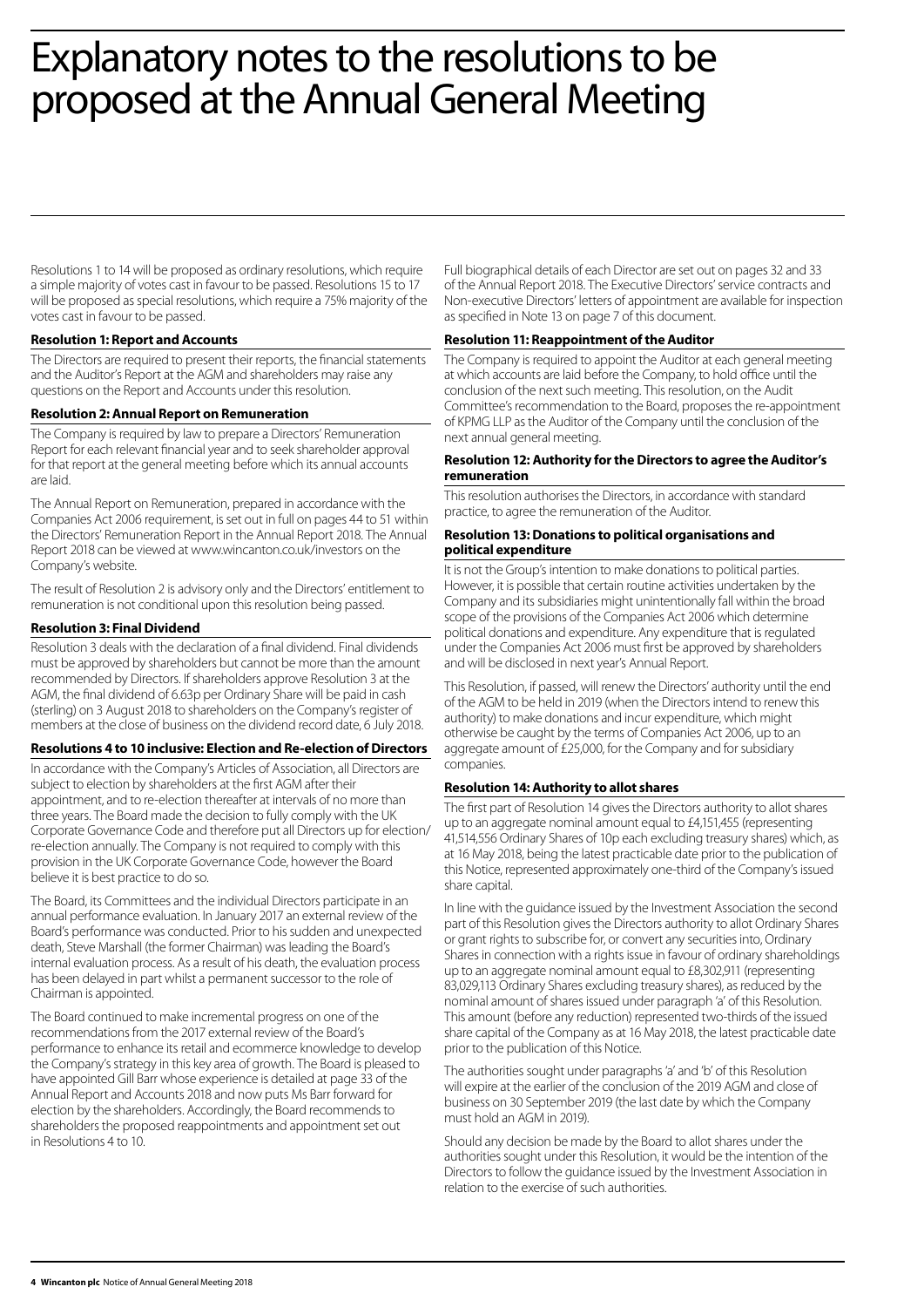There are no present plans for issuing shares other than in connection with the satisfaction of existing rights under employee share schemes.

The Directors may, however, consider issuing shares if they believe it would be appropriate to do so in respect of business opportunities that may arise consistent with the Company's strategic objectives.

As at the date of this Notice, the Company did not hold any treasury shares.

### **Resolution 15: Disapplication of pre-emption rights**

This Resolution is proposed to be taken as a special resolution to dis-apply pre-emption rights. Section 561 of the Companies Act 2006 gives all shareholders the right to participate on a pro rata basis in all issues of equity securities for cash, unless they agree that this right should be set aside. The effect of this Resolution is to empower the Directors, until the conclusion of the AGM to be held in 2019 or 30 September 2019, whichever is the earlier, to allot equity securities for cash, without first offering them on a pro rata basis to existing shareholders, but only up to a maximum nominal amount of £622,718, representing 6,227,183 Ordinary Shares of 10p each which is approximately 5% of the Company's issued ordinary share capital on 16 May 2018.

In compliance with the guidelines issued by the Pre-emption Group the Directors confirm their intention that no more than 7.5% of the Company's issued share capital will be allotted, cumulatively, on a non-preemptive basis during any rolling three year period without prior consultation with the shareholders. The Directors have no present intention of exercising this authority during the year ending 31 March 2019.

Subject to shareholder approval, the authority under this Resolution will expire at the earlier of the conclusion of the 2019 AGM and close of business on 30 September 2019.

### **Resolution 16: Purchase of own shares**

In certain circumstances it may be advantageous for the Company to purchase its own Ordinary Shares and Resolution 16 will, if approved, renew the Company's authority from shareholders to make such purchases until the earlier of the conclusion of the 2019 AGM and close of business on 30 September 2019.

Purchases will only be made if the Directors believe that to do so would result in an increase in the Group's earnings per share and would be in the best interests of shareholders generally; or where required in order to satisfy existing rights under employee share schemes.

This Resolution, which will be proposed as a special resolution, specifies the maximum number of shares which may be acquired (10% of the Company's issued share capital as at 16 May 2018) and minimum and maximum prices at which they may be bought.

There are options outstanding under employee share schemes at the date of this Notice over approximately 2.9m Ordinary Shares, representing 2.3% of the issued share capital; if the authority given by Resolution 16 were to be fully used and those shares were cancelled, these options would represent 2.5% of the issued share capital on that date.

Any shares purchased by the Company will be: gifted to the Wincanton plc Employee Benefit Trust for the purpose of satisfying employee share scheme exercises; or cancelled and the number of shares in issue reduced accordingly; or held in treasury. Shares held in treasury may subsequently be sold for cash (within the limit of the shareholder pre-emption disapplication contained in Resolution 15), cancelled, or used for the purposes of employee share schemes.

The Directors believe that it is desirable for the Company to have this flexibility.

No dividends will be paid on shares held in treasury and no voting rights will be exercisable in respect of treasury shares. Treasury shares transferred for the purposes of the Company's employee share schemes will count towards the limits in those schemes on the number of new shares which may be issued.

During the year ended 31 March 2018, 850,000 Ordinary Shares were purchased by the Company and gifted into the Wincanton plc Employee Benefit Trust to satisfy employee share scheme exercises.

The Company does not currently hold any treasury shares.

## **Resolution 17: Notice of meetings other than annual general meetings**

Resolution 17 will be proposed as a special resolution and would allow the Company to hold general meetings (other than annual general meetings) on 14 days' notice.

Annual general meetings must always be called with at least 21 days' notice but other general meetings of the Company may be called on less notice if shareholders agree to a shorter period. At the AGM in 2017, a resolution was passed which allowed the Company to hold general meetings (other than annual general meetings) on 14 days' notice.

The Board is proposing a similar resolution to renew the authority granted last year. The approval will be effective until the Company's 2019 AGM when it is intended that the approval will be renewed.

This shorter period would not be used as a matter of routine. The Board would consider on a case by case basis whether the flexibility offered by the shorter notice period would be in the best interests of shareholders generally, taking into account the circumstances and business of the meeting.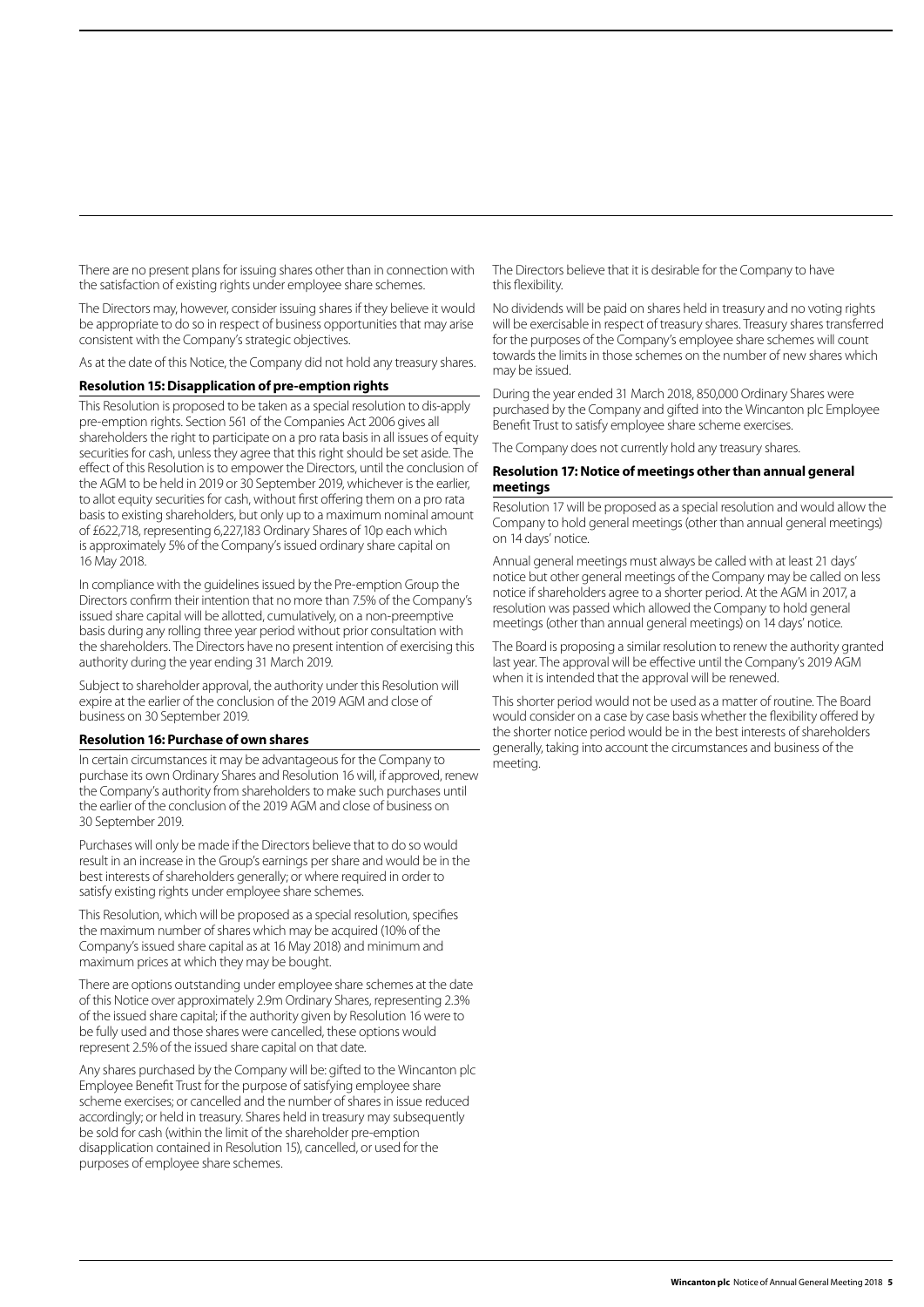## Important notes

The following notes explain your general rights as a shareholder and your right to attend and vote at the meeting or to appoint someone else to vote on your behalf.

## **1 Issued share capital and total voting rights**

As at 16 May 2018 (being the last practicable day prior to the printing of this Notice) the issued share capital of the Company consisted of 124,543,670 Ordinary Shares, carrying one vote each. Accordingly, the total voting rights in the Company as at 16 May 2018 are 124,543,670.

### **2 Entitlement to attend and vote**

Pursuant to Regulation 41 of the Uncertificated Securities Regulations 2001, and Section 360B(2) of the CA 2006, the Company specifies that only shareholders registered in the Register of Members of the Company as at 6.00 p.m. (BST) on Tuesday, 26 June 2018 or, in the event that the AGM is adjourned, registered in the Register of Members of the Company 48 hours before the time of the adjourned meeting(s), shall be entitled to attend and vote at the AGM in respect of the number of Ordinary Shares registered in their name at that time. Save in relation to any adjourned meeting(s), changes to entries on the Register of Members of the Company after 6.00 p.m. (BST) on Tuesday, 26 June 2018 shall be disregarded in determining the rights of any person to attend and vote at the AGM.

### **3 Voting at the AGM**

Voting on each of the resolutions to be put to the AGM will be taken on a poll, rather than a show of hands, to reflect the number of shares held by a shareholder, whether or not the shareholder is able to attend the meeting. Shareholders and proxies in attendance at the meeting will be asked to complete a poll card to indicate how they wish to cast their votes.

These cards will be collected at the end of the AGM. As soon as practicable following the AGM, the results of the voting will be announced via a Regulatory Information Service and also placed on the Company's website.

#### **4 Proxies**

A shareholder entitled to attend, speak and vote at the AGM may appoint one or more proxies to attend, speak and vote at the AGM on their behalf provided that each proxy is appointed to exercise the rights attached to different shares. A proxy need not be a shareholder of the Company. In the case of joint shareholders, the vote of the first named in the Register of Members of the Company who tenders a vote, whether in person or by proxy, shall be accepted to the exclusion of the votes of other joint holders.

Appointing a proxy will not prevent a shareholder from attending in person and voting at the meeting (although voting in person at the meeting will terminate the proxy appointment).

#### **5 Appointment of proxy using the hard-copy Form of Proxy**

A Form of Proxy which may be used to make such appointment and give proxy instructions accompanies this Notice.

To be valid, the appointment of a proxy, and the original or duly certified copy of the power of attorney or other authority (if any) under which it is signed or authenticated, should reach the Registrar, Computershare Investor Services plc, The Pavilions, Bridgwater Road, Bristol BS99 6ZY, no later than 11.00 a.m. on Tuesday 26 June 2018 (or, if the meeting is adjourned, 48 hours before the time fixed for holding the adjourned meeting).

If you appoint more than one proxy, additional Forms of Proxy can be obtained by contacting Computershare Investor Services plc on 0370 707 1788 or www.investorcentre.co.uk/contactus.

#### **6 Electronic appointment of proxy**

You can appoint a proxy electronically by accessing www.investorcentre. co.uk/eproxy. You will be asked to enter your Control Number, Shareholder Reference Number as printed on the Form of Proxy and agree to certain terms and conditions. For an electronic proxy appointment to be valid, it must be received by the Registrar no later than 11.00 a.m. on Tuesday, 26 June 2018.

Should you complete your Form of Proxy electronically and then post a hard copy, the Form that arrives last will be counted to the exclusion of instructions received earlier, whether electronic or postal. Please refer to the terms and conditions of the service on the website.

### **7 Appointment of proxies through CREST**

CREST members who wish to appoint a proxy or proxies through the CREST electronic proxy appointment service may do so by following the procedures described in the CREST Manual (available at www.euroclear. com/crest).

CREST Personal Members or other CREST sponsored members (and those CREST members who have appointed a voting service provider(s)) should refer to their CREST sponsor or voting service provider(s), who will be able to take the appropriate action on their behalf.

In order for a proxy appointment or instruction made using the CREST service to be valid, the appropriate CREST message (a CREST Proxy Instruction) must be properly authenticated in accordance with Euroclear UK & Ireland's specifications, and must contain the information required for such instruction, as described in the CREST Manual (available when signed in to CREST at www.euroclear.com/crest). The message (regardless of whether it constitutes the appointment of a proxy or is an amendment to the instruction given to a previously appointed proxy) must, in order to be valid, be transmitted so as to be received by the Registrar (ID 3RA50) by 11.00 a.m. on Tuesday 26 June 2018. For this purpose, the time of receipt will be taken to be the time (as determined by the time stamp applied to the message by the CREST Application Host) from which the issuer's agent is able to retrieve the message by enquiry to CREST in the manner prescribed by CREST. After this time any change of instructions to proxies appointed through CREST should be communicated to the appointee through other means.

CREST members (and, where applicable, their CREST sponsors or voting service providers) should note that Euroclear UK & Ireland Limited does not make available special procedures in CREST for any particular message. Normal system timings and limitations will, therefore, apply in relation to the input of CREST Proxy Instructions. It is the responsibility of the CREST member concerned to take (or, if the CREST member is a CREST personal member, or sponsored member, or has appointed a voting service provider, to procure that their CREST sponsor or voting service provider(s) take(s)) such action as shall be necessary to ensure that a message is transmitted by means of the CREST system by any particular time. In this connection, CREST members (and, where applicable, their CREST sponsors or voting service providers) are referred, in particular, to those sections of the CREST Manual concerning practical limitations of the CREST system and timings.

The Company may treat as invalid a CREST Proxy Instruction in the circumstances set out in Regulation 35(5)(a) of the Uncertificated Securities Regulations 2001.

#### **8 Corporate representatives**

Any corporation which is a shareholder can appoint one or more corporate representatives who may exercise on its behalf all of its powers as a shareholder provided that they do not do so in relation to the same shares.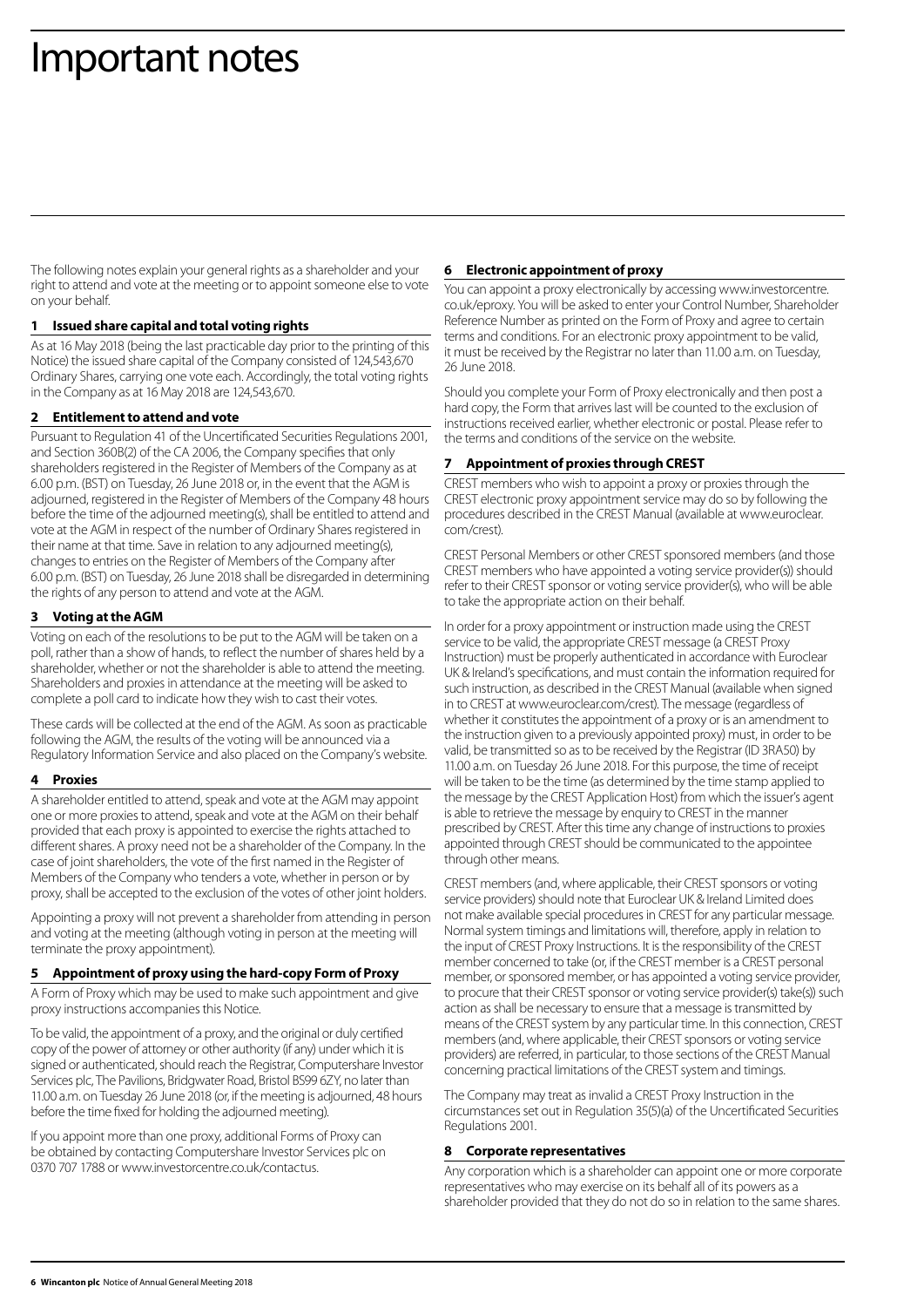## **9 Nominated persons**

Any person to whom this notice is sent who is a person nominated under Section 146 of the Companies Act 2006 to enjoy information rights (a Nominated Person) may, under an agreement with the shareholder by whom they were nominated, have a right to be appointed (or to have someone else appointed) as a proxy for the AGM. If a Nominated Person has no such proxy appointment right or does not wish to exercise it, they may under such an agreement, have a right to give instructions to the shareholders as to the exercise of voting rights. The statement of the rights of shareholders in relation to appointment of proxies in paragraph 4 of these notes does not apply to Nominated Persons. The rights described in this paragraph can only be exercised by shareholders of the Company.

## **10 Right to ask questions**

Any shareholder or appointed proxy/proxies attending the AGM has the right to ask questions. The Company must cause to be answered any such question relating to the business being dealt with at the AGM but no such answer need be given if (a) to do so would interfere unduly with the preparation for the AGM or involve the disclosure of confidential information, (b) the answer has already been given on a website in the form of an answer to a question, or (c) it is undesirable in the interests of the Company or the good order of the AGM that the question be answered.

## **11 Publication of audit concerns on the Company's website**

Under Section 527 of the Companies Act 2006 shareholders meeting the threshold requirements set out in that Section have the right to require the Company to publish on a website a statement setting out any matter relating to:

- the audit of the Company's accounts (including the Auditor's report and the conduct of the audit) that are to be laid before the AGM; or
- ii any circumstances connected with an auditor of the Company ceasing to hold office since the previous meeting at which the annual accounts and reports were laid in accordance with Section 437 of the Companies Act 2006.

Where the Company is required to place a statement on a website under Section 527 of the Companies Act 2006, it must forward the statement to the Company's Auditor not later than the time when it makes the statement available on the website.

The business which may be dealt with at the AGM includes any statement that the Company has been required under Section 527 of the Companies Act 2006 to publish on a website.

## **12 Information available on the Company's website**

Copies of this Notice, the Annual Report 2018, and other information required by Section 311A of the Companies Act 2006 can be found at www.wincanton.co.uk/investors.

## **13 Documents available for inspection**

Copies of the Executive Directors' service contracts and Non-executive Directors' letters of appointment will be available for inspection at the registered office of the Company during normal business hours (Saturdays, Sundays and public holidays excepted) and will also be available for inspection at the place of the AGM on Thursday, 28 June 2018 from 10.45 a.m. until 15 minutes after the end of the AGM.

## **14 Communication**

Shareholders may not use any electronic address provided in either this Notice of AGM or any related documents (including the Form of Proxy) to communicate with the Company for any purposes other than those expressly stated.

## **AGM INFORMATION**

## **15 Time of the Meeting**

The doors will be open at 10.30 a.m. and the AGM will start promptly at 11.00 a.m.

## **16 Attending the AGM**

If you are coming to the AGM, please bring your Attendance Card with you which can be found at the top of the Form of Proxy. It authenticates your right to attend, speak and vote at the AGM and will speed your admission.

You may also find it useful to also bring this Notice of AGM and the Annual Report 2018 so that you can refer back to them during the meeting.

All joint shareholders may attend and speak at the AGM. However, only the first shareholder listed on the Register of Members is entitled to vote. At the discretion of the Company, and subject to sufficient seating capacity, a shareholder may enter with one guest, provided that the shareholder and their guest register to enter the AGM at the same time.

### **17 Venue arrangements**

For security reasons, all hand baggage may be subject to examination. Please note that laptop computers, electronic tablets, recording equipment, cameras and similar such equipment may not be brought into or used during the AGM.

Smoking is not permitted inside the offices of Buchanan Communications.

Please ensure that mobile telephones, cameras and other devices are switched off throughout the AGM. No photography is permitted in the meeting.

Anyone accompanying a shareholder in need of assistance will be admitted to the AGM. If any shareholder with a disability has any question regarding attendance at the AGM, please contact the Company Secretary at Wincanton plc, Methuen Park, Chippenham, Wiltshire SN14 0WT by 21 June 2018.

## **18 Security**

Security staff will be on duty to assist shareholders.

The Company will not permit behaviour that may interfere with another person's security, safety or the good order of the AGM.

## **19 Enquiries**

Computershare Investor Services PLC maintains the Company's share register.

If you have any enquiries about the AGM or about your shareholding you should contact Computershare Investor Services at The Pavilions, Bridgwater Road, Bristol BS99 6ZY or by telephone on 0370 707 1788.

#### **20 Data protection statement**

Your personal data includes all data provided by you, or on your behalf, which relates to you as a shareholder, including your name and contact details, the votes you cast and your Reference Number (attributed to you by the Company). The Company determines the purposes for which, and the manner in which, your personal data is to be processed. The Company and any third party to whom it discloses the data may process your personal data for the purposes of compiling and updating the Company's records, fulfilling its legal obligations and processing the shareholder rights you exercise.